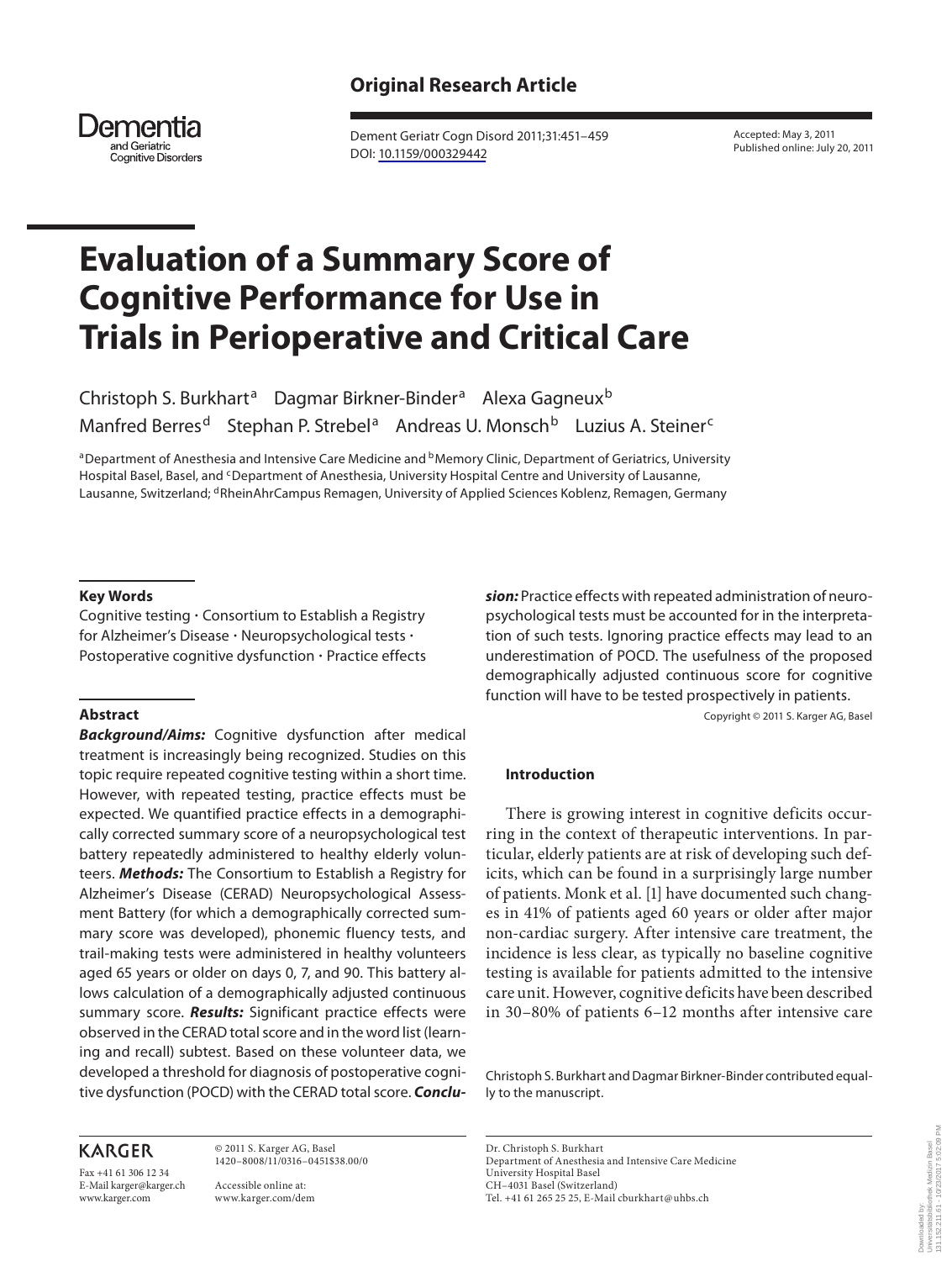unit discharge  $[2, 3]$ . The diagnosis of cognitive changes requires repeated neuropsychological assessments within a short period of time. Time intervals of 7 days and 3 months are often used for postoperative cognitive dysfunction (POCD) [1, 4]. Apart from the heterogeneity of the test batteries used to diagnose POCD, which makes comparisons between studies difficult, two important points need to be considered. First, repeated cognitive testing may lead to practice effects, at least in some of the tested domains. Ignoring practice effects may lead to an underestimation of the incidence of POCD, as potentially not only a deterioration is relevant, but also the failure to show a learning curve with repeated testing may be indicative of a cognitive deficit. Second, the diagnosis of POCD is made if a patient shows a certain predefined grade of deterioration in the cognitive tests used. So far, to the best of our knowledge, only binary criteria have been used to define POCD. However, as already suggested by Newman et al. [5], postoperative cognitive changes are not likely to be an all-or-nothing phenomenon, but rather represent a continuum of subtle changes in cognitive function. Accordingly, test batteries should report the results on a continuous scale rather than in a binary fashion. Furthermore, to avoid the need for comparisons with controls, it would be desirable to have an easy-to-use neuropsychological test battery that can adjust for demographic factors such as age, gender, and education.

 We quantified practice effects with repeated administration of the extended version of the Consortium to Establish a Registry for Alzheimer's Disease – Neuropsychological Assessment Battery [6] (CERAD-NAB, validated German version) [7] for which a summary score (the CERAD total score) [8] was calculated using healthy volunteers. This score ranges from 0 to 100 and potentially allows cognitive dysfunction to be quantified as a continuous variable. Data are available that allow adjustment of test results for the demographic factors age, gender, and education. We also assessed the commonly used tests for phonemic fluency [9] and the trail-making tests (TMT) [10] for practice effects. These tests are not included in the CERAD battery. However, they are frequently used in the assessment of POCD to test attention and executive function.

# **Methods**

# *Participants*

 This study was approved by the regional ethics committee (Ethikkommission beider Basel, registered at www.clinicaltrials. gov, NCT00512200), and all participants gave written informed consent prior to testing. Participants were given feedback on their test scores if they requested it, and referral was made when possible problems were detected. Healthy volunteers aged 65 years or older were eligible, and recruited from the audience of a popular lecture series on various topics organized by the University of Basel, Switzerland, and offered specifically to elderly people irrespective of their educational background. Exclusion criteria were a history of cerebrovascular disease, a Mini-Mental State Examination (MMSE) Score  $\leq$ 24, and long-term psychiatric medication use. Sixty participants were included, all of whom were native German speakers, none of whom was institutionalized, and none of whom had previously met clinical criteria for dementia or mild cognitive impairment. All participants were administered the German version of the CERAD-NAB, phonemic fluency test, and TMT on days 0, 7, and 90. Administration of tests was standardized as previously described [6]. Additionally, the participants were screened for subjective symptoms of depression using the Geriatric Depression Scale [11] , and autonomy was assessed with the Instrumental Activities of Daily Living Scale [12] on days 0 and 90. Education, medical history, medication, alcohol and tobacco consumption, and blood pressure were recorded.

# *Cognitive Function Testing*

 The German version of the CERAD-NAB is composed of 6 subtests:

# Verbal Fluency

In the verbal fluency test [13], impairments in verbal production, semantic memory, and language are tested. Subjects are asked to name as many animals as possible in 1 min (maximum  $score = 24$ ).

# Boston Naming Test

 The Boston Naming Test is a naming task where the subject is asked to name 15 objects presented as line drawings; a maximum of 10 s is allowed for each drawing (maximum score = 15) [6, 14].

# Mini-Mental State Examination

 The MMSE is a widely used and well-known brief cognitive battery testing immediate and delayed memory, orientation, concentration, language, and praxis [15] .

#### Word List Test

 The word list test measures the ability to remember newly learned information (word list learning) and delayed memory (word list recall and word list recognition) [16] . Ten printed words are presented at a frequency of 1 every 2 s, and the subject is asked immediately after the tenth word to recall as many of the words as possible. There are 2 subsequent trials in which the same 10 words are presented in a new random order, and after each trial the subject is again asked to recall as many words as possible (word list learning, maximum score = 30, the sum of the number of words learned over the 3 trials). After a delay of 5–10 min (time taken for the constructional praxis test), the patient is asked to recall as many of the 10 words presented in the word list memory task as possible (word list recall, maximum score = 10). In the word list recognition test, the patient is presented with a list of 20 printed words and asked after each word to say whether the word was one of the words s/he was presented with earlier in the word list learning test (maximum score = 10: number of true positives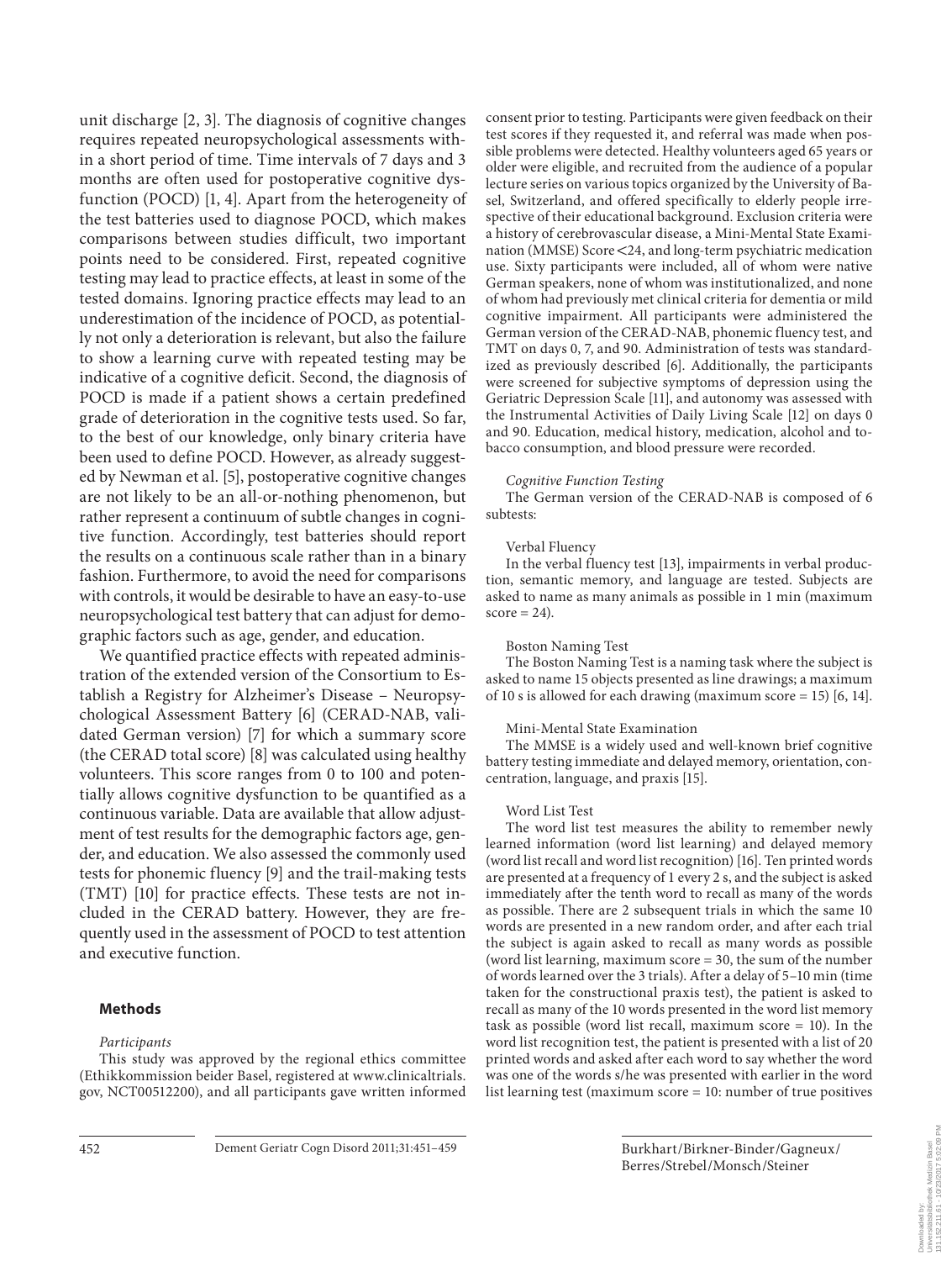minus number of false positives) [6]. In accordance with Ehrensperger et al. [17] , we used 2 additional variables: (1) 'intrusions', the number of word responses given in the word list learning trials and the word list recall that were not in the original list, and 'savings', the proportion of correctly recalled words during the word list recall trial compared with word list learning trial 3; (2) 'discriminability', calculated by dividing the number of true positives by the number of true negatives in the word list recognition trial.

#### Constructional Praxis Test

 In the constructional praxis [18] test, the subject is instructed to copy 4 line drawings of increasing complexity: a circle, a diamond, intersecting rectangles, and a three-dimensional cube (maximum score  $=$  11) [6]. After a delay of 5 min (time taken for the word list recall test), the patient is asked to again recall and draw as many of the line drawings as possible (constructional praxis recall). According to Ehrensperger et al. [17], 'constructional praxis savings' was calculated as the proportion of correctly recalled figures during the constructional praxis recall trial compared to constructional praxis.

#### Phonemic Fluency and TMT

 Phonemic fluency test ('s' words) [9] and TMT (parts A and B) [10] were added to the CERAD-NAB to include some tests focusing upon attention and executive function. In the phonemic fluency test, the patient is asked to name as many words starting with an 's' as possible in 1 min (numbers and proper names are not allowed). In the TMT part A, the subject is instructed to draw lines connecting circles numbered 1–25 in ascending order. In part B, the circles include both numbers (1–13) and letters (A–L) and the subject is instructed to connect the circles in an ascending pattern, alternating between the numbers and letters (i.e. 1-A-2-B-3-C, etc.). Time for completion of the test is recorded.

 All tests were administered by two authors (D.B.-B. and C.S.B.) who were trained and supervised by a certified psychologist working at our memory clinic. The tests were administered in a standardized fashion in a quiet room. The unadjusted CERAD total score was calculated as described by Chandler et al. [8], and demographic adjustment (for age, gender, and education) was performed according to the formula developed for the German version of the CERAD by Ehrensperger et al. [17] : Chandler raw total score – (–0.391  $\times$  age + 0.886  $\times$  education + 4.447  $\times$  gender) with gender coded as male  $= 0$  and female  $= 1$ .

#### *Statistical Analysis*

 Raw scores of the CERAD-NAB subtests were adjusted for age, gender, and years of education as previously described [7]. To avoid the difficulties resulting from comparing raw test scores of different tests, z-scores (i.e. a dimensionless quantity indicating standard deviations above or below the mean) were calculated based on normative values from 1,100 elderly Swiss individuals allowing calculation of demographically adjusted (age, gender, and education) standard scores. For statistical analysis of practice effects, repeated-measures ANOVA of 16 test scores was used. To address the problem of multiple testing, p values of the withinsubjects factors of the repeated-measures analysis were adjusted according to the Bonferroni procedure. The level of significance derived from this procedure was 0.003 (adjusted  $\alpha$  = 0.05/16). The Bonferroni-Holm procedure testing the next lower p value (0.01)

**Table 1.** Characteristics of participants  $(n = 57)$ 

| Age, years                        | $72(65-89)$     |
|-----------------------------------|-----------------|
| Males                             | 30(53)          |
| Education, years                  | $14(9-20)$      |
| Diabetes mellitus                 | 0               |
| Arterial hypertension             | 25(44)          |
| Cardiac disease                   | 7(12)           |
| Atrial fibrillation               | 2(4)            |
| Chronic pulmonary disease         | $\theta$        |
| Peripheral vascular disease       | 1(2)            |
| Treatment with statins            | 7(12)           |
| Current smoker                    | 6(11)           |
| Nicotine, pack years              | $4(0-70)$       |
| Alcohol consumption, glasses/week | $6(0-28)$       |
| MMSE (baseline)                   | $30(26-30)$     |
| CERAD total (baseline)            | $91(62-100)$    |
| CERAD total (baseline adjusted)   | $105(73 - 115)$ |
| IADLS (baseline)                  | $8(8-8)$        |
| GDS (baseline)                    | $1(0-10)$       |
|                                   |                 |

Data presented as n (%) or medians (range).

IADL = Instrumental Activities of Daily Living Scale; GDS = Geriatric Depression Scale.

delivered a level of significance of  $0.05/(16 - 4) = 0.05/12 = 0.004$ . As no p value was between the Bonferroni limit and the Bonferroni-Holm limit for the next level of significance, only the Bonferroni correction was used. For any subtest that was significant in the Bonferroni procedure, pairwise comparisons between baseline, day 7, and 3 months could be done without further adjustment by a closed multiple-testing procedure. Regression analysis was used to calculate threshold values for POCD at follow-up depending on baseline result. Statistical calculations were performed with SPSS 17.0 for Windows (SPSS, Chicago, Ill., USA).

### **Results**

 Sixty subjects were included and tested. Three were excluded from analysis, 2 because they did not complete all the follow-up tests and 1 because of sedatives taken prior to the second test. Characteristics of the remaining 57 participants are shown in table 1.

 Tests were performed at baseline and were repeated after 7 (range 6–7) and 91 (range 81–123) days (medians).

 Results of the unadjusted and demographically adjusted CERAD total score and the subtests are shown in table 2.

 The p values for differences in the CERAD total score, CERAD subtests, phonemic fluency, and the TMTs are shown in table 3. Significant practice effects were observed when results of the unadjusted and the adjusted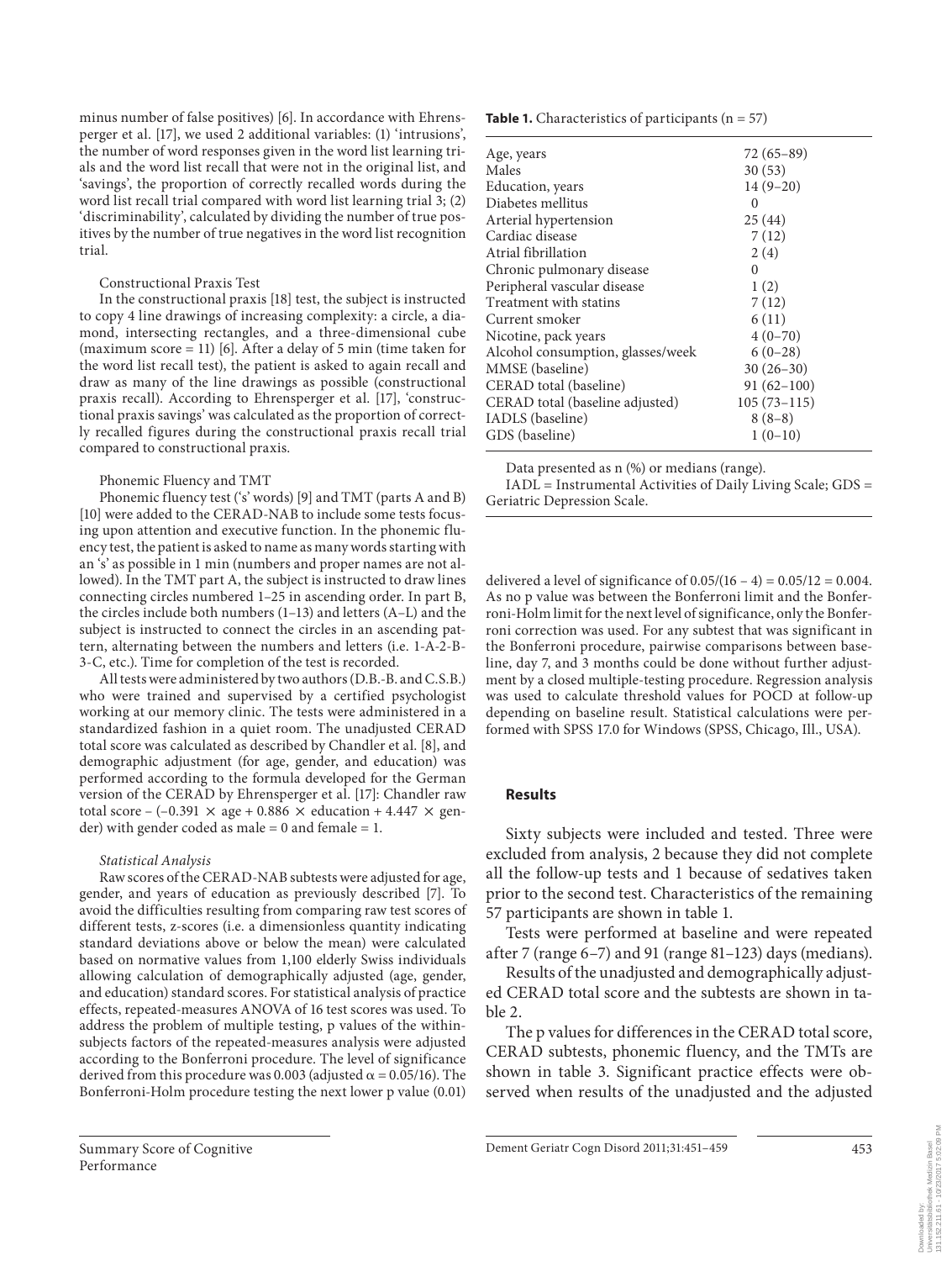# **Table 2.** Test results of participants  $(n = 57)$

|                                              | Baseline score | Score on day 7 | Score at 3 months |
|----------------------------------------------|----------------|----------------|-------------------|
| CERAD total score (raw)                      | $91(62-100)$   | $96(76-100)$   | $98(67-100)$      |
| CERAD total score (adjusted)                 | $105(73-115)$  | $109(91-118)$  | $109(82-121)$     |
| Semantic fluency                             | $24(13-32)$    | $25(13-40)$    | $25(13-39)$       |
| Boston naming test                           | $15(11-15)$    | $15(13-15)$    | $15(14-15)$       |
| MMSE                                         | $30(26-30)$    | $30(28-30)$    | $30(27-30)$       |
| Word list (learning) <sup>a</sup>            | $25(12-30)$    | $29(16-30)$    | $29(16-30)$       |
| Word list (recall)                           | $9(2-10)$      | $10(4-10)$     | $10(2-10)$        |
| Word list (intrusions) <sup>b</sup>          | $0(0-4)$       | $0(0-4)$       | $0(0-2)$          |
| Word list (savings) $\text{c}$               | $100(40-125)$  | $100(67-114)$  | $100(40-125)$     |
| Word list (discriminability) <sup>d</sup>    | $100(85-100)$  | $100(90-100)$  | $100(90-100)$     |
| Constructional praxis (copy)                 | $11(8-11)$     | $11(8-11)$     | $11(9-11)$        |
| Constructional praxis (recall)               | $10(6-11)$     | $11(6-11)$     | $11(1-11)$        |
| Constructional praxis (savings) <sup>e</sup> | $100(55-125)$  | $100(60-125)$  | $100(10-111)$     |
| Phonemic fluency                             | $14(5-33)$     | $17(6-30)$     | $17(6-31)$        |
| TMT (part A)                                 | $42(21-84)$    | $40(20-96)$    | $40(21-87)$       |
| TMT (part B)                                 | $88(39-203)$   | $86(33-162)$   | $81(42-207)$      |
| TMT(B/A)                                     | $1.96(1-4)$    | $1.93(1-4)$    | $2.00(1-4)$       |

Data presented as medians (ranges).

a Sum of words learned after the 3 word list learning trials.

b Word responses given in the word list learning trials and word list recall that were not in the original list.

c Proportion of correctly recalled words during the word list recall trial compared with word list learning trial 3.

d Number of true positives divided by the number of true negatives in the word list recognition trial.

e Proportion of correctly recalled figures during the constructional praxis recall trial compared with constructional praxis.

|                                              | Repeated-measures<br><b>ANOVA</b> | Baseline to<br>day 7 | Day 7 to<br>3 months | Baseline to<br>3 months |
|----------------------------------------------|-----------------------------------|----------------------|----------------------|-------------------------|
| CERAD total score                            | < 0.001                           | < 0.001              | 0.109                | < 0.001                 |
| Semantic fluency                             | 0.024                             | 0.011                | 0.379                | 0.070                   |
| Boston naming test                           | 0.244                             | 0.182                | 0.871                | 0.230                   |
| MMSE                                         | 0.547                             | 0.457                | 0.210                | 0.728                   |
| Word list (learning) <sup>a</sup>            | < 0.001                           | < 0.001              | 0.041                | < 0.001                 |
| Word list (recall)                           | < 0.001                           | 0.012                | 0.022                | < 0.001                 |
| Word list (intrusions) <sup>b</sup>          | 0.270                             | 0.643                | 0.230                | 0.096                   |
| Word list (savings) <sup>c</sup>             | 0.126                             | 0.516                | 0.147                | 0.043                   |
| Word list (discriminability) <sup>d</sup>    | 0.350                             | 0.903                | 0.151                | 0.161                   |
| Constructional praxis (copy)                 | 0.070                             | 0.523                | 0.103                | 0.037                   |
| Constructional praxis (recall)               | 0.011                             | 0.097                | 0.280                | 0.006                   |
| Constructional praxis (savings) <sup>e</sup> | 0.120                             | 0.157                | 0.938                | 0.101                   |
| Phonemic fluency                             | 0.002                             | < 0.001              | 0.338                | 0.018                   |
| TMT (part A)                                 | 0.402                             | 0.574                | 0.510                | 0.214                   |
| TMT (part B)                                 | 0.257                             | 0.107                | 0.484                | 0.369                   |
| TMT(B/A)                                     | 0.533                             | 0.365                | 0.289                | 0.764                   |

| Table 3. Differences in adjusted CERAD total score and subtests expressed as p values ( $n = 57$ , $\alpha = 0.003125$ ) |  |  |  |  |
|--------------------------------------------------------------------------------------------------------------------------|--|--|--|--|
|--------------------------------------------------------------------------------------------------------------------------|--|--|--|--|

a Sum of words learned after the 3 word list learning trials.

b Word responses given in the word list learning trials and the word list recall that were not in the original list.

c Proportion of correctly recalled words during the word list recall trial compared with word list learning trial 3.

d Number of true positives divided by the number of true negatives in the word list recognition trial.

e Proportion of correctly recalled figures during the constructional praxis recall trial compared with constructional praxis.

Downloaded by:

Downloaded by:<br>Universitätsbibliothek Medizin Basel<br>131.152.211.61 - 10/23/2017 5:02:09 PM 131.152.211.61 - 10/23/2017 5:02:09 PMUniversitätsbibliothek Medizin Basel

 Burkhart /Birkner-Binder /Gagneux / Berres /Strebel /Monsch /Steiner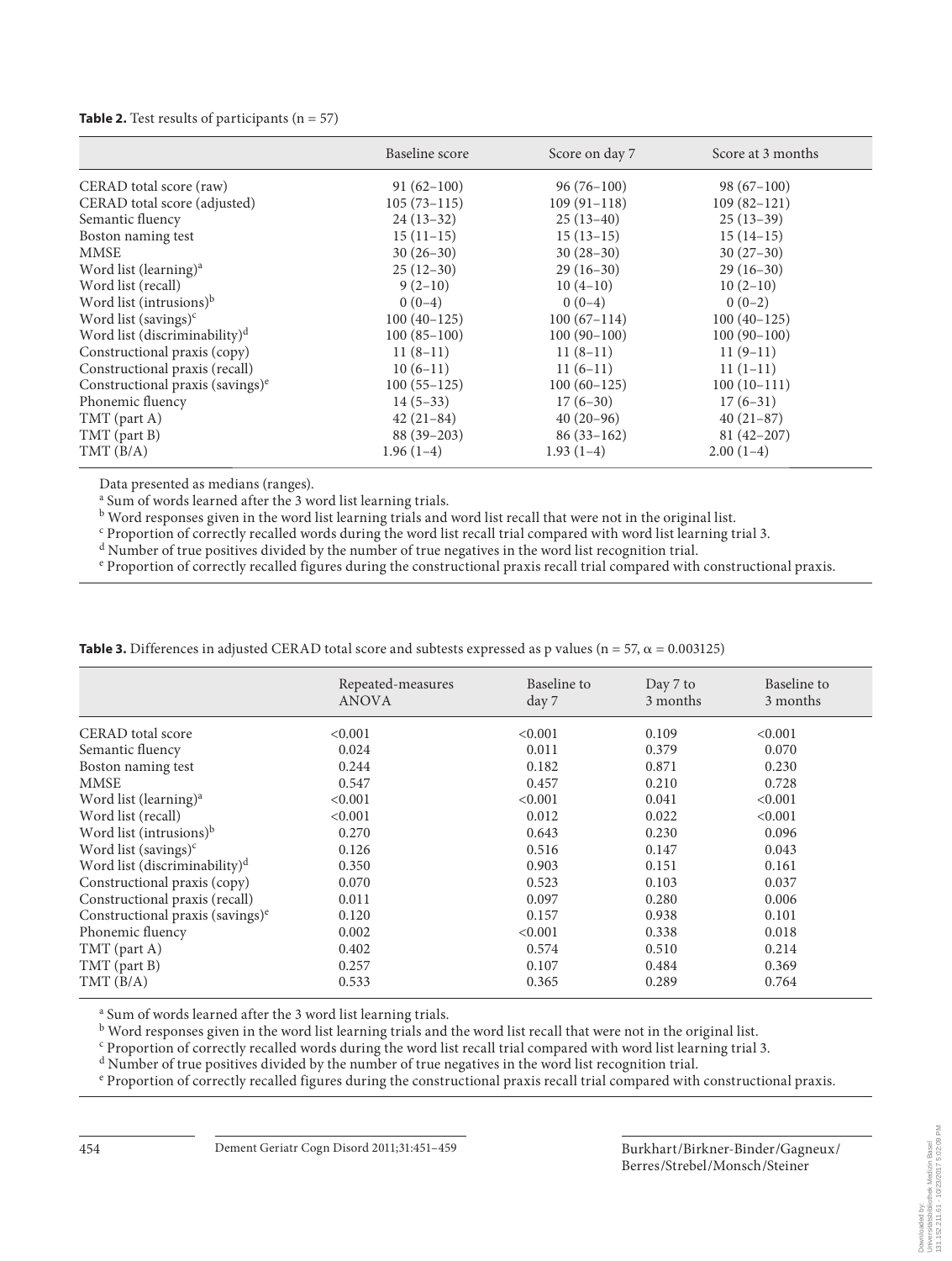

**Fig. 1.** Histogram for the differences in test performance between day 0 (baseline) and day 7 using the unadjusted CERAD total score (mean = 5.0, SD = 4.3, n = 57).



**Fig. 2.** Histogram for the differences in test performance between day 0 (baseline) and day 90 using the unadjusted CERAD total score (mean =  $5.8$ , SD =  $5.8$ , n =  $57$ ).

CERAD total score and word list (learning) tested on day 7 and after 3 months were compared to baseline test results. In the subtest word list (recall), a significant practice effect was observed comparing results at baseline and after 3 months. With phonemic fluency, a significant practice effect was observed comparing results at baseline and at day 7. In the remaining subtests, no significant practice effects were found when considering 0.003 as the level of significance. Figures 1–3 show the histograms for the differences in test performance between baseline, day 7, and 3 months (i.e. day 90) using the adjusted CERAD total score.

 Based on these results from healthy volunteers, we developed a diagnostic cutoff for the adjusted CERAD total score after 7 days and after 3 months that can be used to define POCD. This cutoff is dependent on changes from baseline and, thus, takes practice effects into account. As the adjusted CERAD total score is already demographically adjusted, raw data values can be used and calculation of z-scores is not necessary. Regression analysis for test results after 7 days and after 3 months compared to baseline scores resulted in the lower 10% tolerance lines shown in figures 4 and 5, and POCD can be said to be present if test results of an individual lie below this line.



**Fig. 3.** Histogram for the differences in test performance between day 7 and day 90 using the unadjusted CERAD total score  $mean = 0.8$ ,  $SD = 4.6$ ,  $n = 57$ ).

Downloaded by:<br>Universitätsbibliothek Medizin Basel<br>131.152.211.61 - 10/23/2017 5:02:09 PM 131.152.211.61 - 10/23/2017 5:02:09 PMUniversitätsbibliothek Medizin Basel Downloaded by: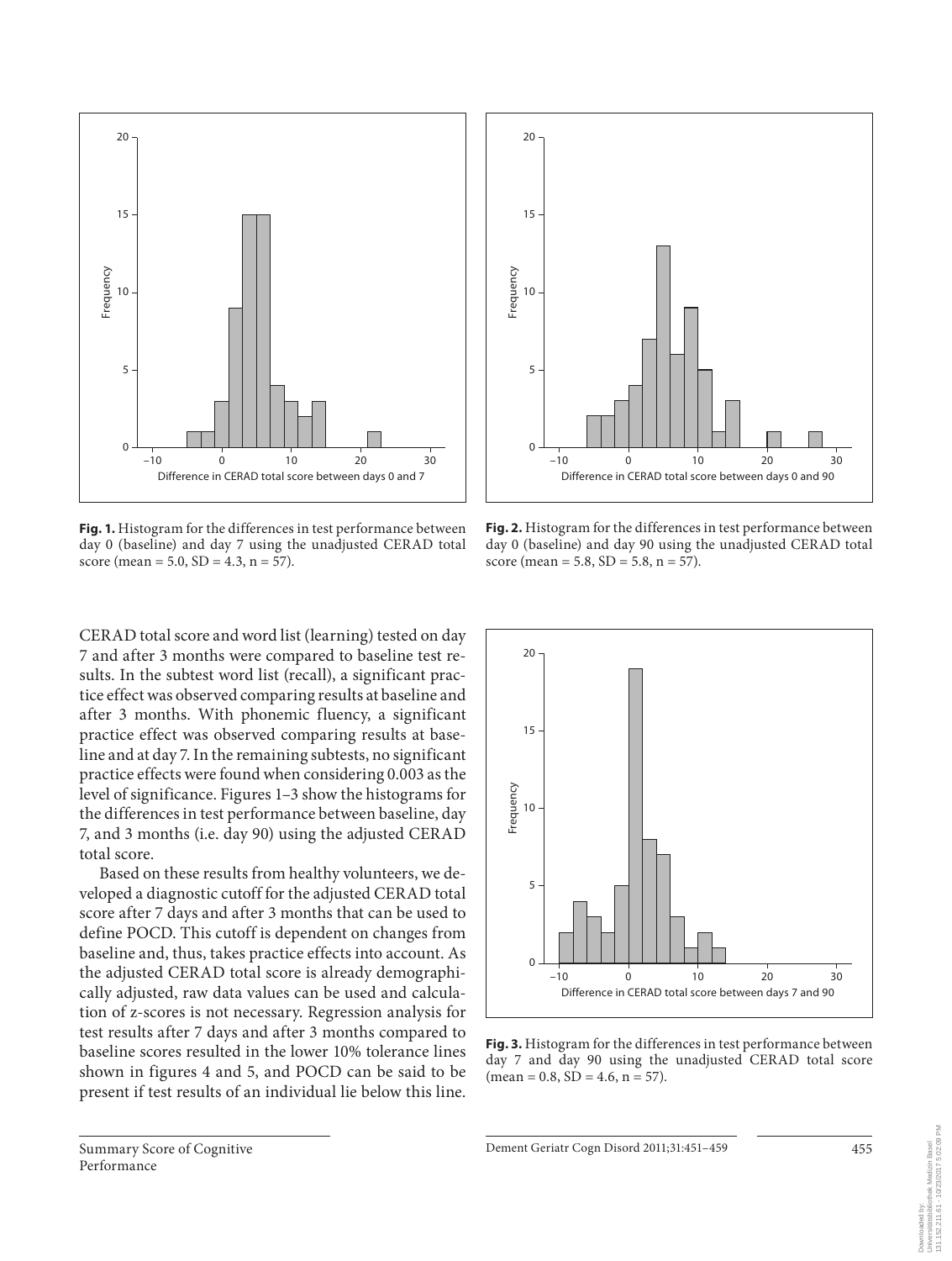



**Fig. 4.** Lower 10% tolerance line for adjusted CERAD total score: day 7 = 47.72 + 0.5852  $\times$  baseline – 1.28  $\times$  3.39 = 43.38 + 0.5852  $\times$  BL. Solid line = Estimated hyperbola; dashed line = approximated straight line.

**Fig. 5.** Lower 10% tolerance line for adjusted CERAD total score: 3 months =  $62.2 + 0.4568 \times \text{baseline} - 1.28 \times 4.27 = 56.73 +$ 0.4568  $\times$  baseline. Solid line = Estimated hyperbola; dashed line = approximated straight line.

Excluding 2 influential observations on the left margin yields a less steep line and 4 instead of 5 observations below it. We decided to keep these observations in the analysis. To give an example how to use the equation of the 10% tolerance lines: first, we assume that a patient scored 113 points in the adjusted CERAD total score at baseline (BL), 108 points on day 7, and 112 points at 3 months. Filling in the values for  $BL = 113$ , the equation day  $7 = 47.72$  $+ 0.5852 \times BL - 1.28 \times 3.39 = 43.38 + 0.5852 \times BL$  yields the result: day  $7 = 110$ . Accordingly, the subject is expected to score at least 110 points on day 7 but only scored 108, and hence we assume that this patient has a cognitive deficit. Otherwise stated, inserting the BL score for the CERAD total score into the equation for day 7 or for 3 months will return the minimal score a patient has to achieve on day 7 or at 3 months in order to be considered not to have developed a cognitive deficit.

# **Discussion**

 Repeated administration of the CERAD-NAB, phonemic fluency, and TMT in healthy volunteers showed significant practice effects in the CERAD total score and in the word list subtests (learning and recall), but not in the other subtests. With phonemic fluency ('s' words), practice effects were also found, but only on day 7 and not at 3 months. No improvement was possible in some subtests due to a ceiling effect – MMSE, Boston Naming Test, and figures (copy) – because at baseline 97% of participants reached MMSE scores  $\geq$  29 of a maximum of 30 points and  $\geq$  14 of a maximum of 15 points on the Boston Naming Test, and 89%  $\geq$  10 of a maximum of 11 points on constructional praxis (figure copying). We did not perform a sample size calculation or define a primary outcome parameter, as the aim of the study was exploratory; we wanted to quantify learning effects.

 Internationally, one of the most widely used batteries of neuropsychological tests is the one by the CERAD. It has established itself as the standard in the evaluation of dementia syndromes in memory clinics, at least throughout German-speaking Europe. The CERAD-NAB assesses a wide variety of cognitive functions, is easy to administer after appropriate training (also by non-psychologists), is standardized, and there are normative values for normal controls from the CERAD registry [6, 8, 19] and from several observational and longitudinal studies [20– 22], and from 1,100 elderly Swiss individuals allowing calculation of demographically adjusted (age, gender, and education) standard scores [17, 23]. Apart from En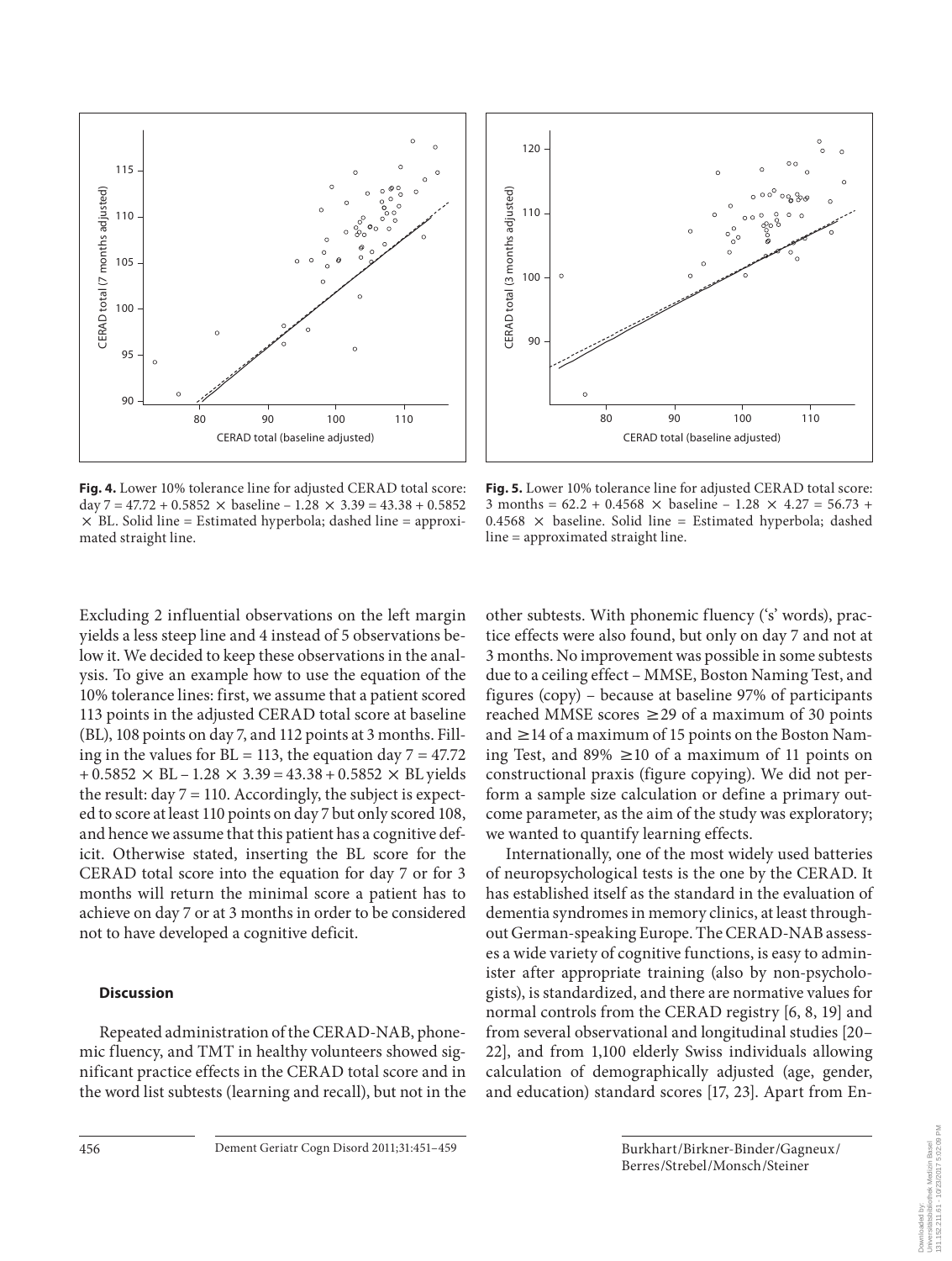glish and German, the CERAD-NAB has been translated into several languages and validated in different cultures [24–32] . This potentially allows defining POCD as a change in cognition based on demographically adjusted data. The validated German version of the CERAD-NAB is an exact translation of the English original and is usually completed in 30–45 min. The tests selected for the CERAD battery not only measure the primary cognitive manifestations of Alzheimer's disease across a range of severity of the disorder, but also discriminate well between normal subjects and those with mild or moderate dementia [6]. This battery also has a good specificity to detect minor deficits such as mild cognitive impairment in memory and practice in healthy subjects [33] and is, thus, potentially suitable for the diagnosis of POCD. The English version has been shown to have good interrater reliability (correlation coefficients from 0.92 to 1.0), longitudinal validity, and test-retest reliability, although normal controls tend to score at or near the maximum ('ceiling effect') in some subtests  $[6, 16, 19, 34]$ . A summary score for the CERAD battery ranging from 0 to 100 has been developed [8], and this continuous 'CERAD total score' has been shown to be highly accurate in differentiating independent samples of normal controls, patients with minimal cognitive impairment, and Alzheimer's disease [35], again suggesting that this battery may be suitable to diagnose POCD and other cognitive deficits following medical treatment or interventions. The cutoff differentiating normal controls from mild cognitive impairment was calculated to be 85 points in the adjusted CERAD total score [8]. The rationale for adding phonemic fluency and TMTs to the CERAD-NAB is the fact that tests for attention and executive function are not well represented in the CERAD-NAB.

 Practice effects with repeated administration of neuropsychological tests have been reported for a variety of tests and after various time intervals in adults and children, as well as in brain-injured patients [23, 36, 37] . Practice effects may be due to increased familiarity with testtaking procedures, test-taking strategies, fewer feelings of fear or nervousness, a reduced sense of novelty at the time of retest, so-called test sophistication [38], and remembering specific test items. While the issue of remembering test items is likely to be more pronounced if the test is repeated after a short interval [39], test sophistication may be responsible for practice effects occurring with an interval between successive tests as long as 2–3 years.

 With the German version of the CERAD-NAB, healthy volunteers showed statistically significant practice effects in verbal learning (word list) and visual memory – constructional praxis (savings) – after  $2.4 \pm 0.28$ years, whereas there were no practice effects found in semantic fluency, Boston Naming Test, and constructional praxis (delayed recall of figures) [23] . As it is unlikely that specific test items were memorized for more than 2 years, the authors suppose that the observed improvement was due to test sophistication [38].

 There are some limitations to our approach. The interpretation of our results may be limited by a recruitment bias. Healthy and motivated individuals are more likely to volunteer for a research project. Our study population may not necessarily be different from a group of patients as far as age and education are concerned, but concerning baseline cognitive function, mobility, independence, and possibly also scores on the geriatric depression scale. Furthermore, the good performance of the participants made it impossible to detect practice effects in subtests with socalled ceiling effects, because near maximum scores left no room for improvement in the repetition of these subtests. However, the CERAD total scores of some volunteers were quite low, suggesting that the investigated volunteers might represent the elderly population at large. Using the cutoff score of 85 of the adjusted CERAD total score [8], 3 of our volunteers could be diagnosed with a cognitive impairment. The CERAD-NAB and, thus, the CERAD total score do not include adequate tests for assessing attention span and executive function, which may also be important issues in POCD. Therefore, we added phonemic fluency and TMTs to the CERAD-NAB. However, the results of both phonemic fluency and TMTs are missing from the CERAD total score, and it would be desirable to have them included. On the other hand, administration of the CERAD-NAB, phonemic fluency test, and TMT takes 40–55 min. If time is critical, the CERAD-NAB could possibly be shortened to include word list learning and word list recall separated by an intervening task. Using a Bonferroni correction with  $\alpha = 0.003$  may be a conservative approach, but we think it is appropriate. If the Bonferroni correction were ignored (i.e. using an  $\alpha$  = 0.05), additional practice effects in the subtests word list (learning) (comparing scores on day 7 and at 3 months), word list (recall) (comparing scores at baseline and on day 7 and scores on day 7 and after 3 months), and phonemic fluency (comparing scores at baseline and after 3 months) would be statistically significant. The 2 additional subtests, in which statistically significant practice effects would be observed ignoring the Bonferroni correction, are semantic fluency (comparing scores at baseline and day 7) and figure (recall) (comparing scores at baseline and after 3 months).

Downloaded by:

Downloaded by:<br>Universitätsbibliothek Medizin Basel<br>131.152.211.61 - 10/23/2017 5:02:09 PM 131.152.211.61 - 10/23/2017 5:02:09 PMUniversitätsbibliothek Medizin Basel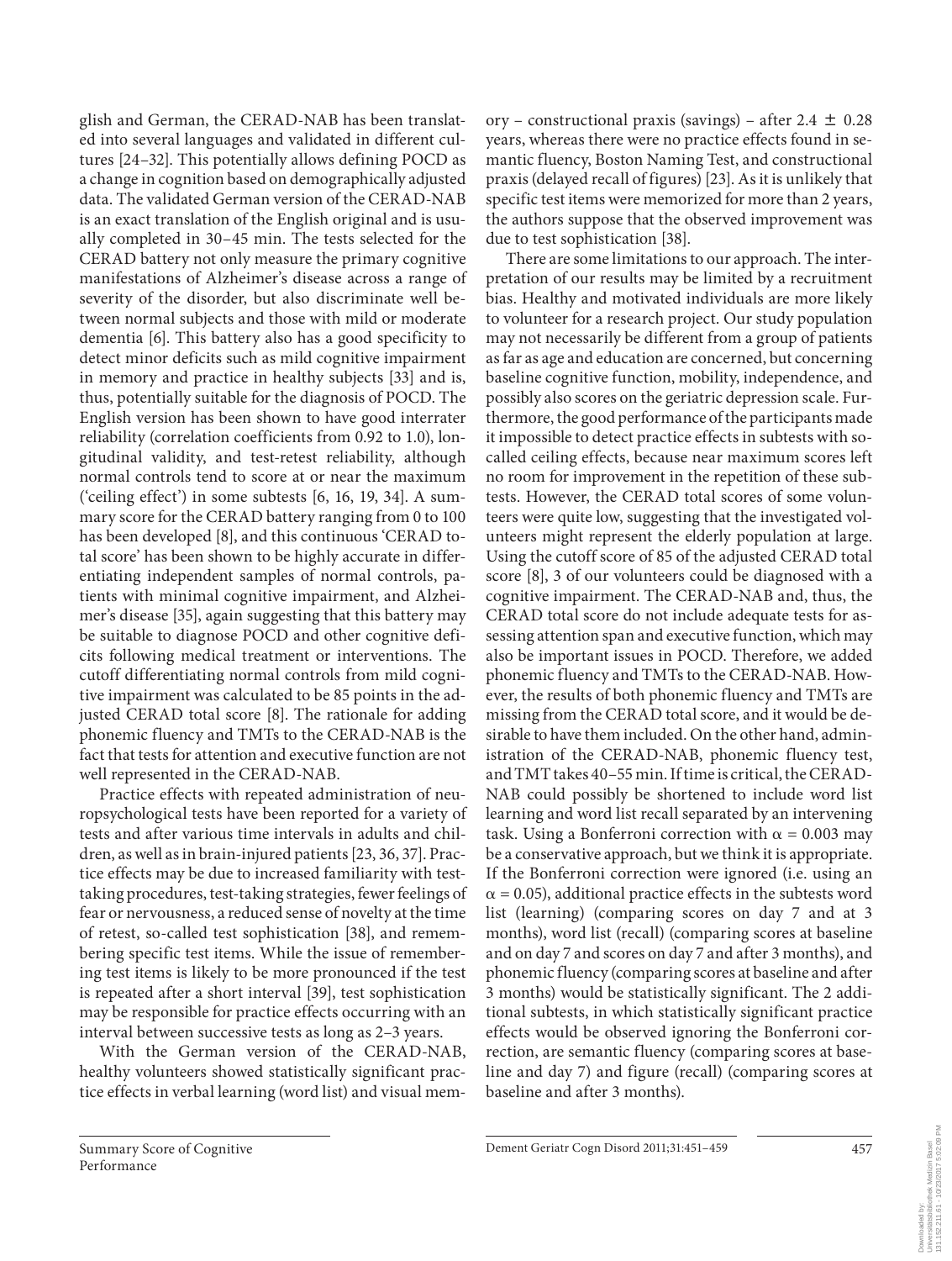The lower 10% tolerance line for the adjusted CERAD total score (which we used as the cutoff between normal cognitive function and cognitive impairment) is arbitrarily set. Using this cutoff, 9% of our volunteers had a cognitive deficit at 7 days and 7% at 3 months. This is close to our specification of the lower limit, allowing for 10% false positives. This is somewhat higher than in previous publications. Similarly, in the study by Moller et al. [4], median age in controls was 67 years, but they reported cognitive deficits in 3%, both on day 7 and after 3 months. Two important limitations when comparing studies on POCD are the variability of the tests that are used to diagnose it and the criteria used to define it. So far, a binary definition of POCD has been used, and to the best of our knowledge, there are no studies using a continuous measurement of cognitive function to investigate the pathophysiology of POCD. This is problematic not only when the statistical power of studies is considered. It has also been suggested that it would be more appropriate to introduce continuous measures of cognition [5]. Whether or not this is an advantage will need to be demonstrated by applying this test to a group of patients. Moreover, as practice effects were demonstrated in some but not all domains, our results must not be extrapolated to other test batteries.

In conclusion, significant practice effects in the CERAD total score and in the CERAD-NAB subtest word list (learning and recall) as well as in phonemic fluency were observed with repeated administration of the CERAD-NAB, phonemic fluency, and TMT in healthy volunteers. This has to be considered if results of repeated CERAD-NAB subtests and repeated CERAD total scores are compared. The usefulness, sensitivity, and specificity of the CERAD-NAB, its summary score, and the suggested definition of POCD will need to be established in a group of patients undergoing major surgery.

### **Acknowledgements**

 A. Dwileski's assistance in preparation of the manuscript is gratefully acknowledged. This study was funded by the Swiss National Science Foundation (SNF Grant 32003B-121956).

#### **Disclosure Statement**

The authors have no conflicts of interest.

#### **References**

- 1 Monk TG, Weldon BC, Garvan CW, Dede DE, van der Aa MT, Heilman KM, Gravenstein JS: Predictors of cognitive dysfunction after major noncardiac surgery. Anesthesiology 2008;108:18–30.
- <sup>2</sup> Jackson JC, Gordon SM, Ely EW, Burger C, Hopkins RO: Research issues in the evaluation of cognitive impairment in intensive care unit survivors. Intensive Care Med 2004;30:2009–2016.
- 3 Jackson JC, Hart RP, Gordon SM, Shintani A, Truman B, May L, Ely EW: Six-month neuropsychological outcome of medical intensive care unit patients. Crit Care Med 2003;31:1226–1234.
- 4 Moller JT, Cluitmans P, Rasmussen LS, Houx P, Rasmussen H, Canet J, Rabbitt P, Jolles J, Larsen K, Hanning CD, Langeron O, Johnson T, Lauven PM, Kristensen PA, Biedler A, van Beem H, Fraidakis O, Silverstein JH, Beneken JE, Gravenstein JS: Long-term postoperative cognitive dysfunction in the elderly ISPOCD1 study. ISPOCD investigators. International Study of Post-Operative Cognitive Dysfunction. Lancet 1998;351:857– 861.
- 5 Newman S, Stygall J, Hirani S, Shaefi S, Maze 11 Yesavage JA, Brink TL, Rose TL, Lum O, M: Postoperative cognitive dysfunction after noncardiac surgery: a systematic review. Anesthesiology 2007;106:572–590.
- 6 Morris JC, Heyman A, Mohs RC, Hughes JP, C: The Consortium to Establish a Registry for Alzheimer's Disease (CERAD). I. Clinical and neuropsychological assessment of Alz-1165.
- 7 Berres M, Monsch AU, Bernasconi F, Thalropsychological tests for the diagnosis of Alzheimer's disease. Stud Health Technol Inform 2000;77:195–199.
- 8 Chandler MJ, Lacritz LH, Hynan LS, Bar-Cullum CM: A total score for the CERAD neuropsychological battery. Neurology 2005;65:102–106.
- 9 Thurstone LL: Primary Mental Abilities. 16 Welsh KA, Butters N, Hughes JP, Mohs RC, Chicago, University of Chicago Press, 1938.
- 10 Reitan RM: Validity of the trail making test as an indicator of organic brain damage. Percept Mot Skills 1958;8:271–276.
- Huang V, Adey M, Leirer VO: Development and validation of a geriatric depression screening scale: a preliminary report. J Psychiatr Res 1982;17:37–49.
- van Belle G, Fillenbaum G, Mellits ED, Clark 12 Lawton MP, Brody EM: Assessment of older people: self-maintaining and instrumental activities of daily living. Gerontologist 1969; 9:179–186.
- heimer's disease. Neurology 1989;39:1159– 13 Isaacs B, Kennie AT: The Set test as an aid to the detection of dementia in old people. Br J Psychiatry 1973;123:467–470.
- mann B, Stahelin HB: Normal ranges of neu- 14 Howieson DB, Dame A, Camicioli R, Sexton G, Payami H, Kaye JA: Cognitive markers preceding Alzheimer's dementia in the healthy oldest old. J Am Geriatr Soc 1997;45: 584–589.
- nard HD, Allen G, Deschner M, Weiner MF, 15 Folstein MF, Folstein SE, McHugh PR: 'Mini-Mental State': a practical method for grading the cognitive state of patients for the clinician. J Psychiatr Res 1975;12:189–198.
	- Heyman A: Detection and staging of dementia in Alzheimer's disease: use of the neuropsychological measures developed for the Consortium to Establish a Registry for Alzheimer's Disease. Arch Neurol 1992;49:448– 452.

Downloaded by: